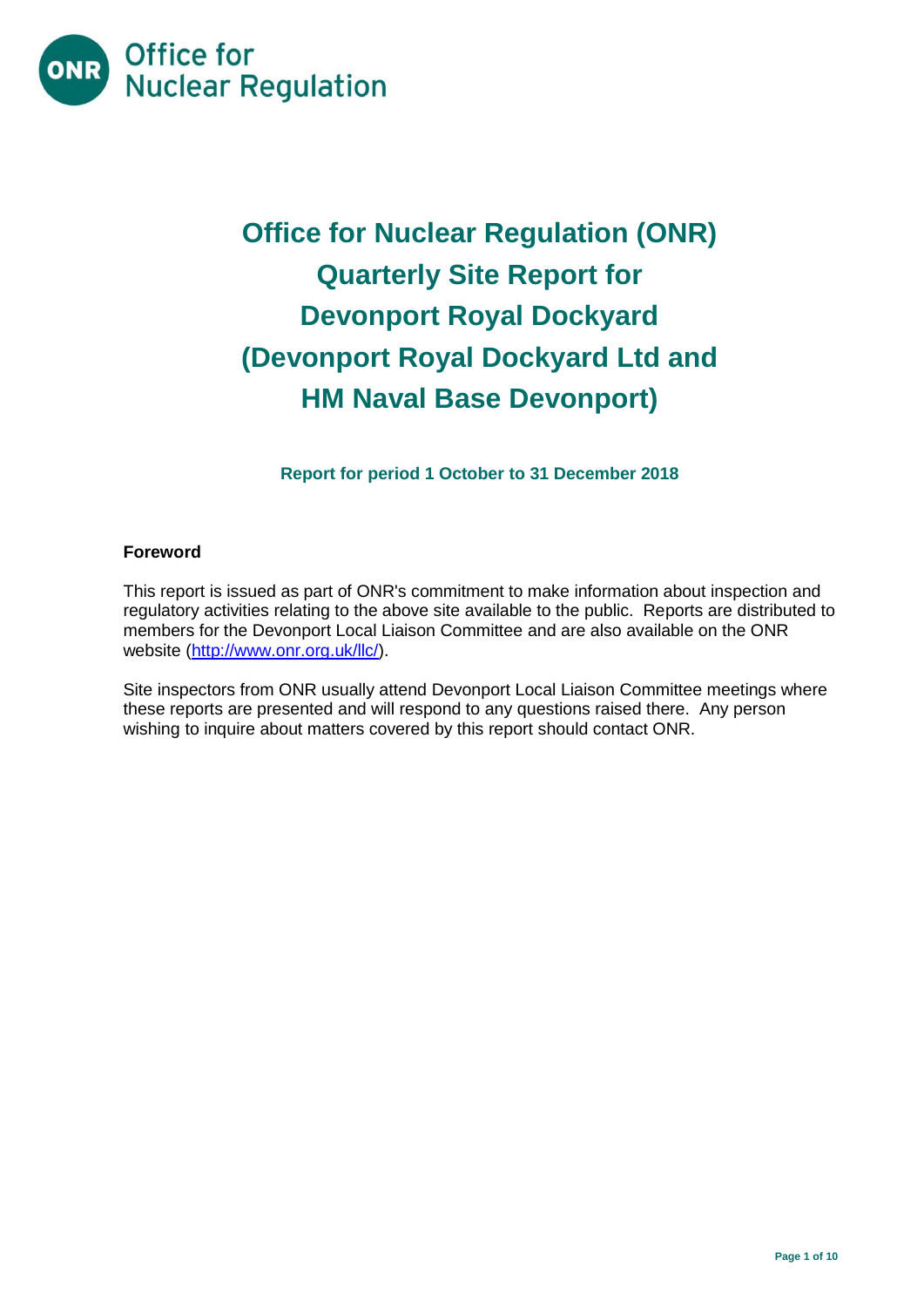## TABLE OF CONTENTS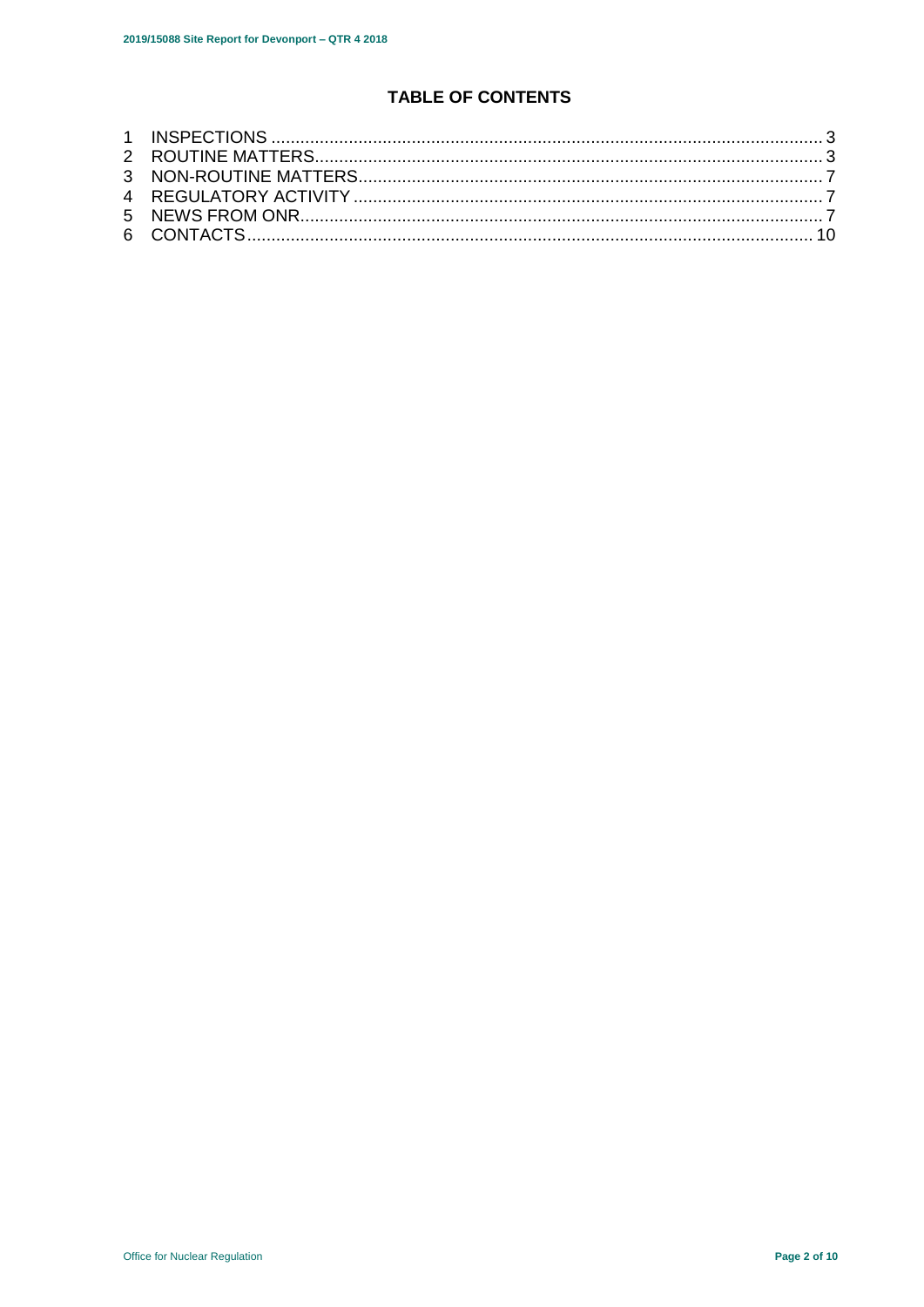## <span id="page-2-0"></span>**1 INSPECTIONS**

#### **1.1 Dates of inspection**

The ONR site inspectors made inspections on the following dates during the quarter:

- 1 4 October.
- $\blacksquare$  11 12 October.
- $\blacksquare$  25 26 October.
- 31 October.
- $\blacksquare$  5 8 November.
- $\blacksquare$  12 15 November.
- $\blacksquare$  4 5 December.
- $10 13$  December.

Some of the inspections were carried out with inspectors from the Ministry of Defence's internal regulatory organisation; the Defence Nuclear Safety Regulator (DNSR).

## <span id="page-2-1"></span>**2 ROUTINE MATTERS**

#### **2.1 Inspections**

Inspections are undertaken as part of the process for checking compliance with:

- the conditions attached by ONR to the nuclear site licence granted under the Nuclear Installations Act 1965 (NIA65) (as amended);
- the provisions of the Energy Act 2013;
- the Health and Safety at Work Act 1974 (HSWA74); and
- Regulations made under HSWA74, for example the Ionising Radiations Regulations 1999 (IRR99) and the Management of Health and Safety at Work Regulations 1999 (MHSWR99).

The inspections entail monitoring licensee's actions on the site in relation to incidents, operations, maintenance, projects, modifications, safety case changes and any other matters that may affect safety. The licensee is required to make and implement adequate arrangements under the conditions attached to the licence in order to ensure legal compliance. Inspectors seek to judge both the adequacy of these arrangements and their implementation.

In this period, routine inspections of Devonport covered the following:

- **emergency arrangements:**
- safety documentation;
- safety mechanisms, devices and circuits;
- organisational capability;
- examination, maintenance, inspection and testing;
- training;
- $\bullet$  duly authorised and other suitably qualified and experienced persons;
- control and supervision of operations, and
- decommissioning.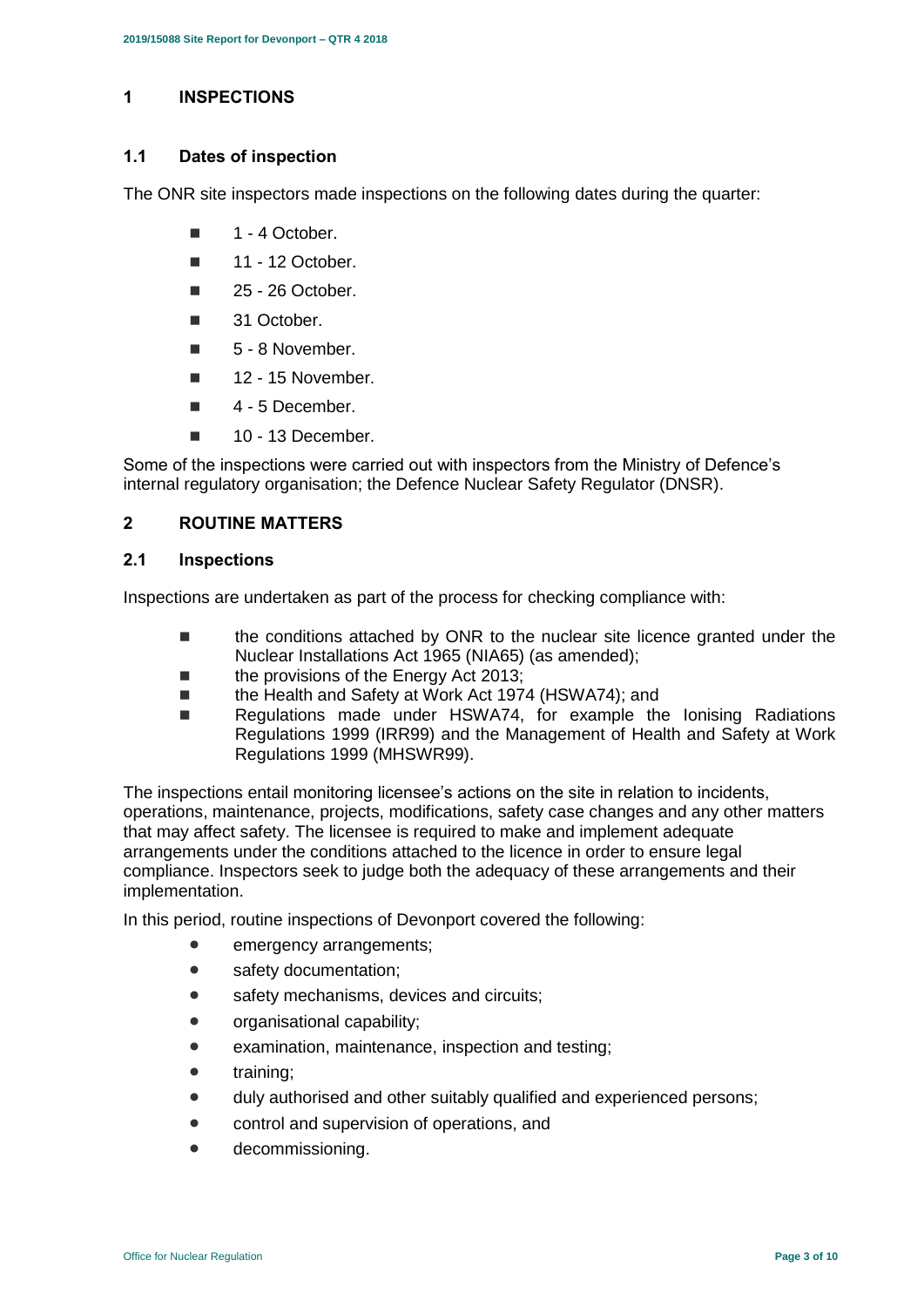In general, ONR judged the arrangements made and implemented by the site in response to safety requirements to be adequate in the areas inspected. Where improvements were considered necessary, the licensee made commitments to address the issues, and the inspectors will monitor progress during future visits. If necessary, ONR will take formal regulatory enforcement action to ensure that appropriate remedial measures are implemented to reasonably practicable timescales.

The following sections provide an update on items previously covered in ONR's site reports, and relevant new information.

## **SITE DEVELOPMENTS AND FUTURE NUCLEAR FACILITIES**

ONR continues to engage on the project to provide a new defueling capability in the Submarine Refit Complex (SRC), known as 'Future Nuclear Facilities'. This will enable final defueling of Laid-Up Submarines (LUSM). ONR is regulating the new Reactor Access House (RAH) project through agreed regulatory hold points, and through DRDL's compliance with its arrangements for modification to the design of plant during construction (LC20) and commissioning (LC21).

ONR continues to engage with DRDL on 'Future Docking Facilities'. This work is focused on ensuring that the dockyard has sufficient capacity and facilities to deliver the longer term submarine programme safely.

ONR has engaged with the licensee in relation to proposed organisational changes that will be implemented in accordance with the licensee's Licence Condition 36 (organisational capability) arrangements.

## **DEVONPORT NUCLEAR SAFETY STRATEGY**

ONR continues to engage with DRDL on the content and time-scales for delivery of the DRDL ten-year nuclear safety strategy. ONR has developed a regulatory strategy which enhances the regulatory presence on the site, and focuses on targeted areas to enable DRDL to move out of 'enhanced regulatory attention' at the earliest opportunity. In December, ONR formally wrote to DRDL in relation to failure to progress with its Nuclear Safety Improvement Program and defined a short term action plan to be implemented by DRDL. This action plan is required to regain confidence in the capability of the organisation to deliver the expected safety improvements. This short term plan is expected to be delivered by February 2019 and will be closely monitored by the ONR site inspection team.

#### **SUBMARINE REFIT COMPLEX**

ONR has agreed the readiness inspections to be carried out before the next docking and the licensee has introduced hold points to ensure these are completed.

## **9 DOCK**

Routine regulatory engagements continue with the 9 Dock facility in respect to safe operations associated with maintenance of HMS Vanguard.

#### **LC11 – EMERGENCY ARRANGEMENTS**

ONR conducted an assessment of the on-site annual emergency exercise demonstration. ONR considered that DRDL's aims and objectives for the emergency exercise were appropriate and that a suitably challenging scenario had been defined. During its assessment of the emergency exercise, ONR assessors observed a controlled and measured response from both DRDL and Naval Staff. Taking into account the exercise scenario and the evidence gathered during this intervention ONR judged the exercise provided an adequate demonstration of the site's emergency arrangements.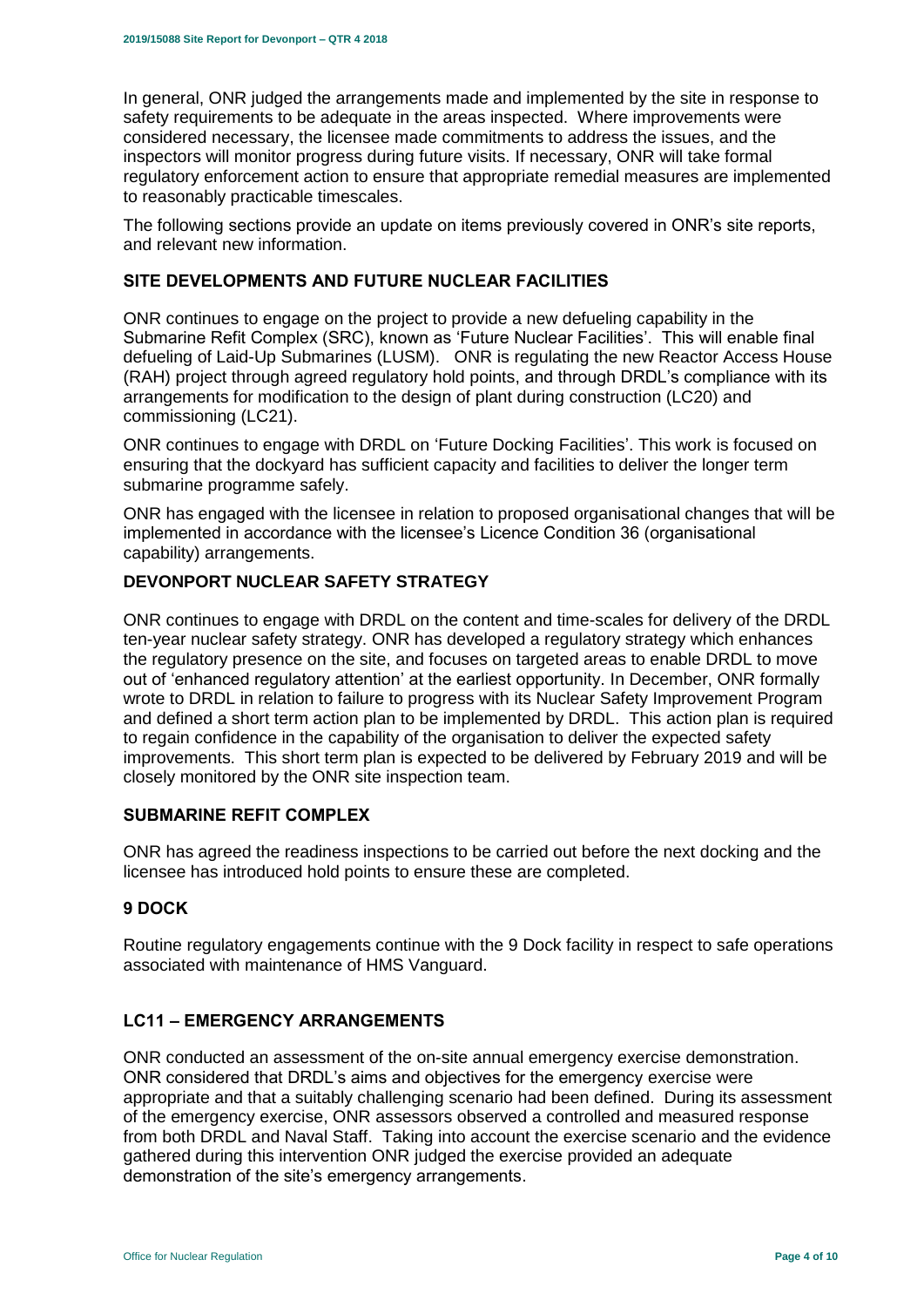## **LICENCE CONDITION 35 – DECOMMISSIONING**

A specialist ONR inspector conducted a Licence Condition 35 (Decommissioning) compliance inspection. The inspection focused on the implementation of the licensee's post operational clean out (POCO) arrangements and the licensees decommissioning strategy across the site. On the basis of the evidence sampled it was judged that DRDL has adequately demonstrated compliance with Licence Condition LC35 (Decommissioning).

## **LICENCE CONDITION 14 – SAFETY DOCUMENTATION**

A specialist ONR inspector conducted a Licence Condition 14 (Safety Documentation) compliance inspection, focused on the implementation of the Licensee's arrangements for the licence condition, specifically their arrangements for the production of safety cases. The ONR inspector was satisfied that DRDL are adequately implementing their current arrangements for developing safety cases.

There are known issues with some aspects of the existing safety case production procedures, specifically in relation to categorisation of safety functions and classification of structures, systems and components. These gaps are already captured by a regulatory issue and progress to improve procedures is being monitored by ONR.

#### **THEMED INSPECTION ON CONTROL OF WORK AND AN INSPECTION OF DRDL'S READINESS TO RESUME REFUEL, MOBILE AND PORTAL CRANE ACTIVITIES.**

Following two separate crane events in September 2018, DRDL took the conservative decision to halt all crane related work on the licenced site. As reported in the last LLC report, ONR determined that both these events meet ONR investigation criteria and has therefore initiated a formal investigation. Subsequent to DRDL halting crane related work, DRDL placed a regulatory hold point on the restart of crane activities.

In October 2018 ONR inspectors undertook an inspection of DRDL's readiness to resume refuel related crane activities, seeking to confirm that the licensee had made the necessary improvements to demonstrate that adequate arrangements are in place for the safe control of crane operations. On the basis of the information provided and evidence obtained during this intervention, the ONR inspection team concluded that the licensee had made the necessary enhancements to demonstrate that adequate arrangements were in place for the safe control of refuel related crane operations.

Subsequent to this inspection, in October 2018 ONR undertook a further inspection to provide assurance that DRDL had enhanced its arrangements for the safe control and operation of mobile and portal crane activities prior to resumption of these activities on the licenced site. The ONR inspection team judged that the case presented by the licensee did not adequately demonstrate that the root causes to recent portal crane events had been identified and understood. Understanding the root causes of events should enable a full suite of corrective actions to be generated and provide confidence that the identified remedial actions and control measures are suitable and sufficient to prevent a recurrence and hence enable a safe return to operations. Given that the licensee could not demonstrate this, the ONR inspection team concluded that the return to safe crane operations (excluding refuel related crane activities) could not be supported without further justification. The ONR inspection team also recommended adoption of a conservative approach to restart where a controlled restart would allow the site to confirm that identified improvements are effective and provide an additional level of control and scrutiny in the interim. This was communicated to the site in a formal enforcement letter.

DRDL responded positively to the inspection findings and the ONR enforcement letter, and ONR undertook a further themed inspection in November 2018 in relation to DRDL's arrangements for control of work and an inspection of DRDL's readiness to resume mobile and portal crane activities. The themed inspection on control of work involved a compliance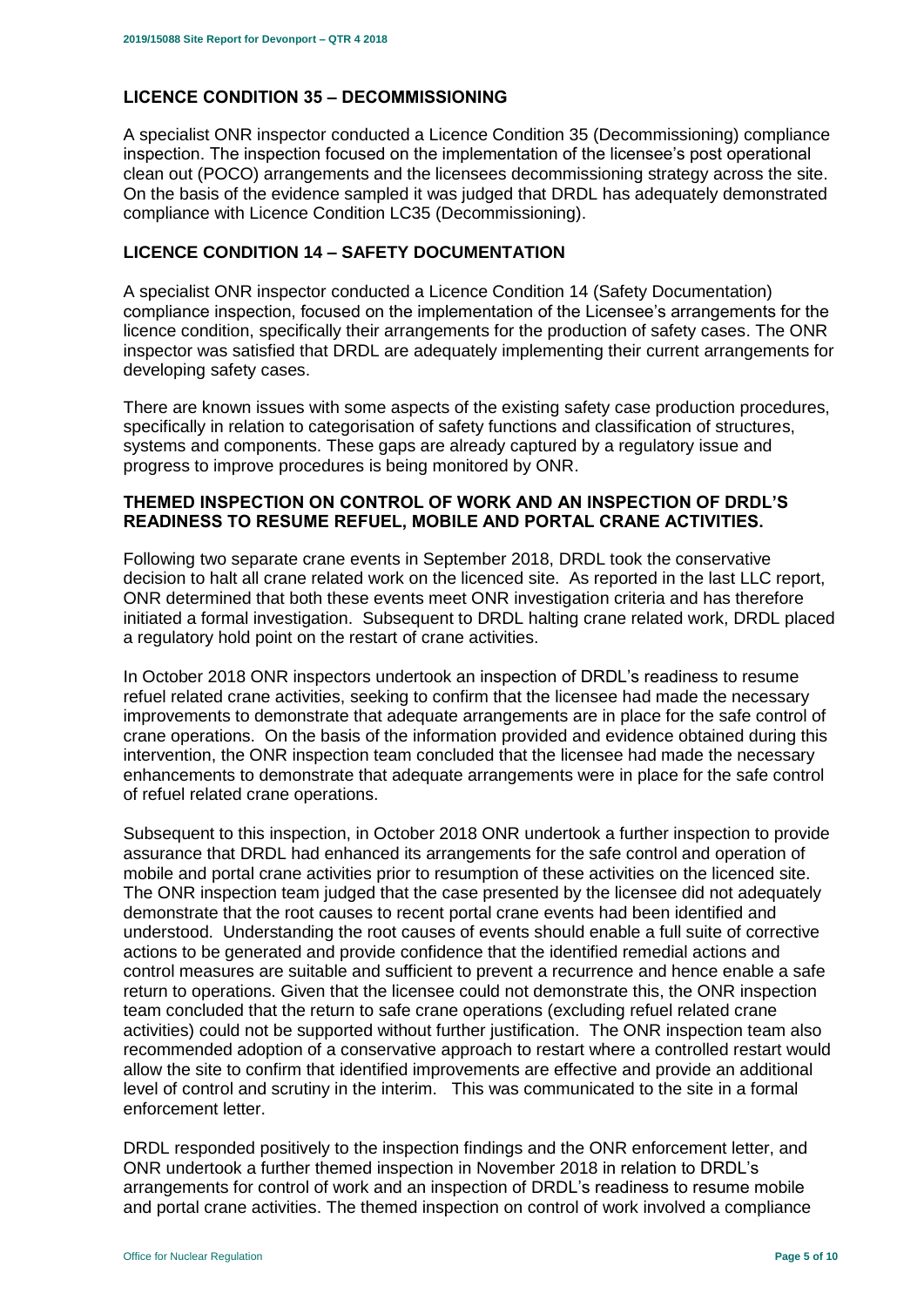inspection covering the adequacy of arrangements and their implementation in relation to LC10 (Training), LC12 (Duly authorised and other suitable qualified and experienced persons) and LC26 (control and supervision of operations) as they are applied to refuelling related activities. The compliance arrangements for LC10, 12, and 26 as they are applied to conduct and supervision of refuelling activities were found on inspection to comply with legal duties and relevant good practice was met. No shortfalls were identified and an example of good practice was identified. In relation to restart of mobile and portal crane activities, the ONR inspection team undertook a deep slice sample into the enhanced arrangements that will be implemented by DRDL in relation to the planning, organisation, control and supervision of mobile and portal crane activities. The inspection team concluded that DRDL has addressed the underlying causes of previous events and had made the necessary enhancements for the restart of these mobile and portal crane operations in a safe and controlled manner.

ONR intends to monitor the effectiveness of this structured return to operations in forthcoming routine site interventions.

#### **LICENCE CONDITION 27 (SAFETY MECHANISMS, DEVICES AND CIRCUITS) AND LICENCE CONDITION 28 (EXAMINATION, INSPECTION, MAINTENANCE AND TESTING)**

ONR inspectors carried out planned Licence Condition 27 (Safety mechanisms, devices and circuits) and 28 (Examination, inspection, maintenance and testing) compliance inspections in line with the relevant ONR Technical Inspection Guides. The scope of the intervention was a specific facility Plant Maintenance Schedule and the progress on two existing regulatory issues. The scope of the inspection included scrutiny of maintenance that had recently been carried out. The inspection found that examination, inspection, maintenance and testing (EIMT) activities appeared to be suitably controlled by a software package; maintenance instructions were available and records are completed and retained. Two maintenance activities associated with nuclear safety significant assets were inspected and it was noted that there were areas of local degradation around assets which were not recorded as defects in the corresponding records. This was judged to be a shortfall against Relevant Good Practice and a formal ONR regulatory issue has been raised to seek the required improvement in arrangements.

## **ENGAGEMENT WITH SAFETY REPRESENTATIVES**

The site inspection team held a periodic meeting with safety representatives, to support their function of representing employees and receiving information on matters affecting their health, safety and welfare at work.

#### **INSPECTIONS AT HM NAVAL BASE DEVONPORT**

The majority of sites inspected by ONR are licensed under the Nuclear Installations Act 1965 (as amended). HM Naval Base Devonport is not a licensed site although it operates under Authorisation from the Defence Nuclear Safety Regulator (DNSR). The site is regulated by ONR through the following legislation:

- the Health and Safety at Work etc Act (HSWA) 1974; and
- Regulations made under the HSWA (for example the Ionising Radiations Regulations 1999, the Radiation (Emergency Preparedness and Public Information) Regulations 2001 (REPPIR) and the Management of Health and Safety at Work Regulations 1999).

There were no inspections undertaken by ONR during the period.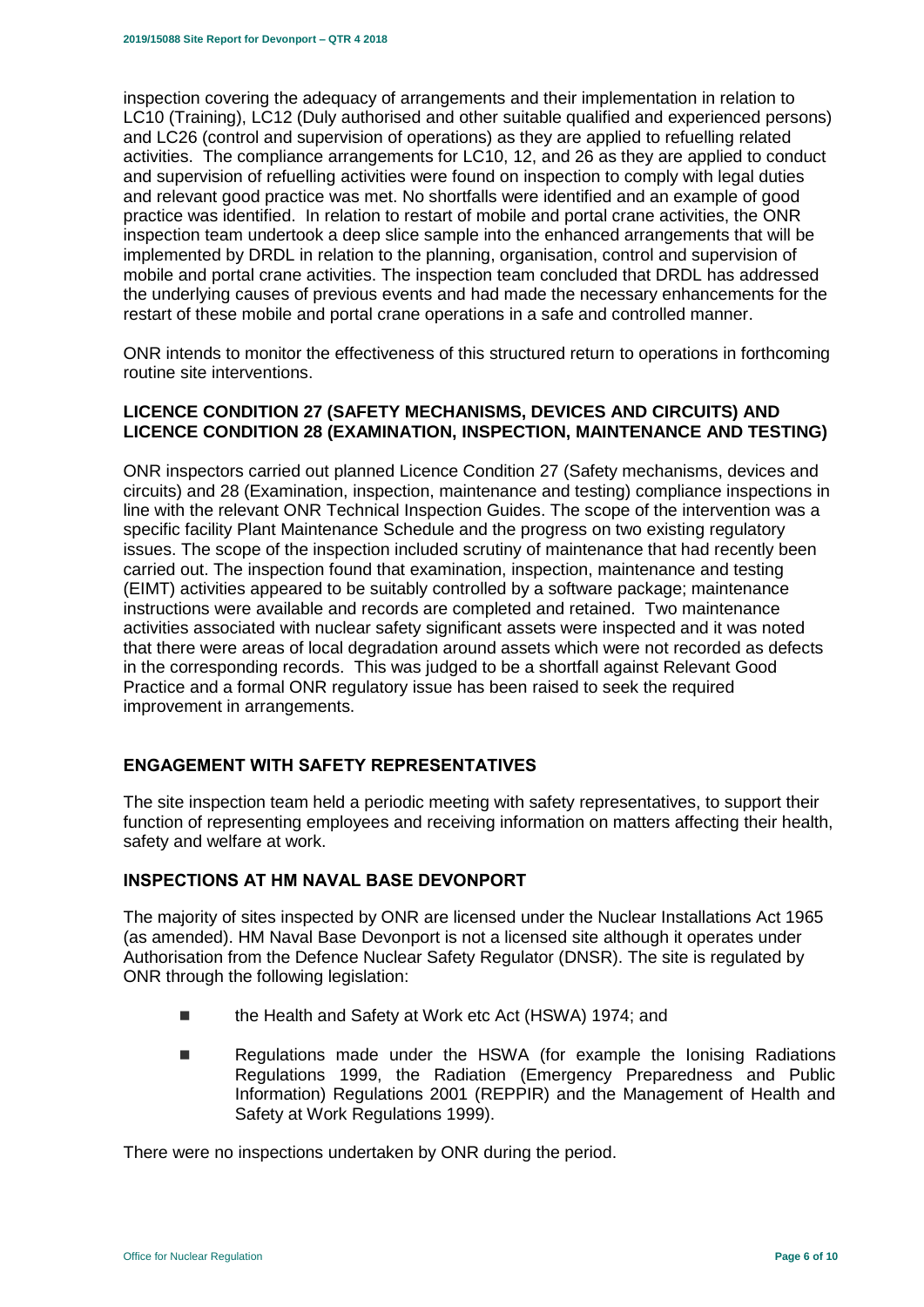## <span id="page-6-0"></span>**3 NON-ROUTINE MATTERS**

Licensees are required to have arrangements to respond to non-routine matters and events. ONR inspectors judge the adequacy of the licensee's response, including actions taken to implement any necessary improvements.

## **INCIDENTS ON THE SITE**

In accordance with site arrangements and regulatory requirements under Licence Condition 7 (Incidents on the site), DRDL have reported a number of events to ONR in the quarter. ONR inspectors have carried out follow up enquires to gather information, to determine if the licensee's response to these events was adequate and to determine if the incident met ONR's investigation criteria. ONR will monitor the efficiency of the DRDL corrective actions as part of normal regulatory business. The formal investigation into two separate crane events reported to ONR in September 2018 continues.

## <span id="page-6-1"></span>**4 REGULATORY ACTIVITY**

ONR may issue formal documents to ensure compliance with regulatory requirements. Under nuclear site licence conditions, ONR issues regulatory documents, which either permit an activity or require some form of action to be taken; these are usually collectively termed 'Licence Instruments' (LIs), but can take other forms. In addition, inspectors may issue Enforcement Notices to secure improvements to safety.

■ No LIs or Enforcement Notices were issued during the period.

#### **Table 1 Licence Instruments and Enforcement Notices Issued by ONR during this period**

| <b>Date</b> | <b>Type</b> | <b>Ref No</b> | <b>Description</b> |
|-------------|-------------|---------------|--------------------|
|             |             |               |                    |
|             |             |               |                    |
|             |             |               |                    |
|             |             |               |                    |

Reports detailing the above regulatory decisions can be found on the ONR website at [http://www.onr.org.uk/pars/.](http://www.onr.org.uk/pars/)

#### <span id="page-6-2"></span>**5 NEWS FROM ONR**

#### **October:**

- We welcomed the [publication](http://news.onr.org.uk/2018/10/iaea-review-torness-power-station/) of the key review of operational safety performance at Torness nuclear power station, published by the International Atomic Energy Agency and the UK government. The report highlights eight areas of good practice at Torness and offers proposals for further improvements, which we fully support.
- Following our decision to prosecute, EDF Energy Nuclear Generation Ltd and Doosan Babcock Ltd pleaded guilty to offences at Hinkley Point B under the Health & Safety at Work etc. Act 1974, section 3(1) and the Work at Height Regulations 2005, Regulation 4(1) respectively. The incident was a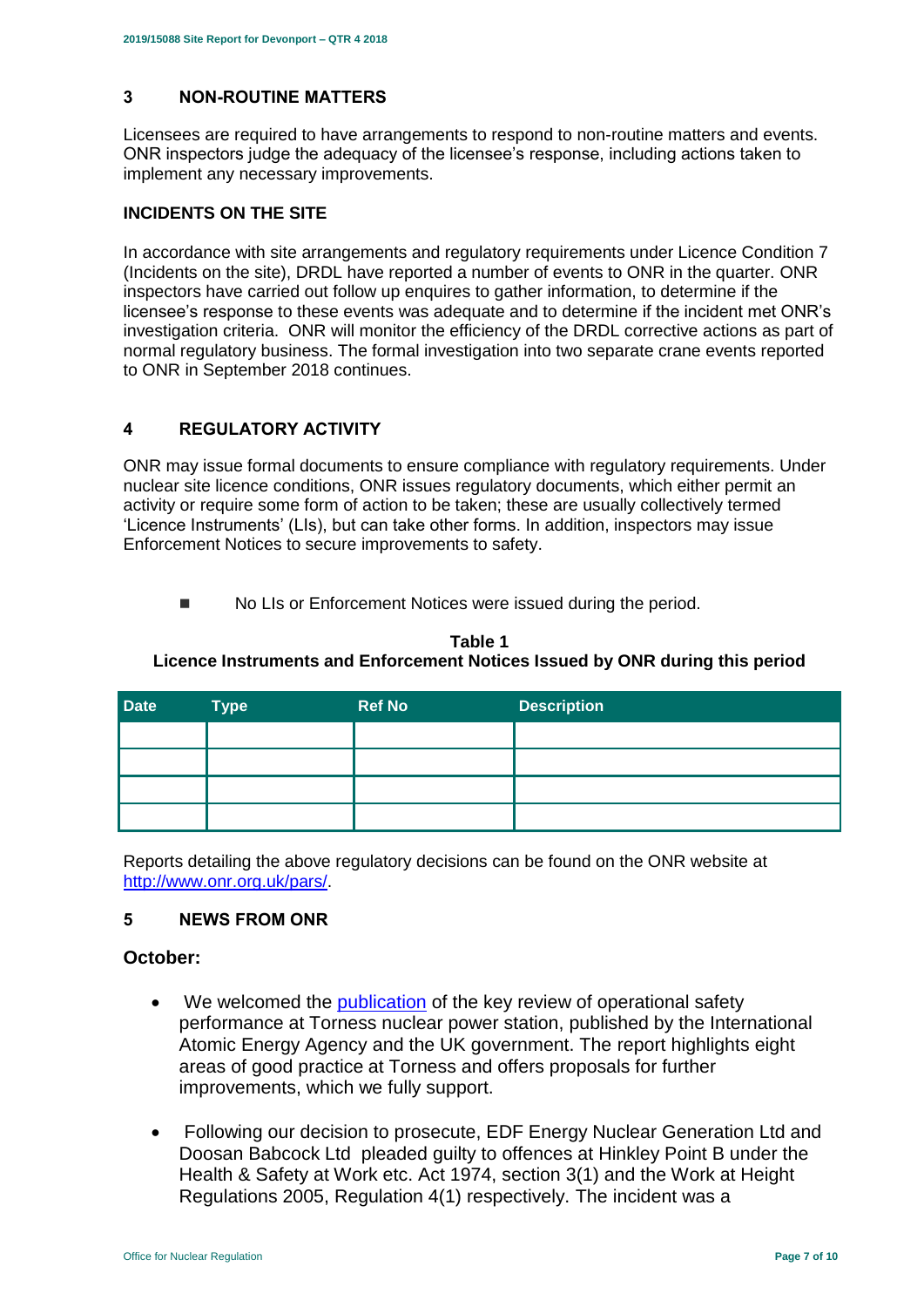conventional health and safety matter, with no radiological risk to workers or the public. [A sentencing date](http://news.onr.org.uk/2018/10/edf-and-doosan-babcock-plead-guilty/) has been set for 1 February 2019 at Taunton Crown Court.

On 1 February 2019 EDF Energy were fined £200,000 and Doosan Babcock £150,000. The companies were also ordered to each pay half of the prosecution costs of £36,353.84

The sentencing marks the conclusion of a prosecution brought by ONR for offences under the Health & Safety at Work etc. Act 1974, section 3(1), (in relation to EDF Energy), and the Work at Height Regulations 2005, Regulation 4(1), (for Doosan Babcock).

The full [press statement](http://news.onr.org.uk/2019/02/companies-fined-for-health-and-safety-breaches/) is available on our website.

## **November**:

- Following a rigorous procurement process, we appointed six nuclear supply chain organisations to our new [Technical Support Framework \(TSF\).](http://news.onr.org.uk/2018/11/new-technical-support-framework-announced/) The new TSF, which came in to effect on 1 November 2018, has been established to provide a renewed and modernised framework for procuring technical support. We use this technical support to obtain, for example, expert technical assessments, access to specialist software or modelling, or access to niche skill sets that we do not retain in-house.
- The revised Nuclear Safety Directive introduced a European system of Topical Peer Review in 2017 and every six years thereafter. We played a leading role in the preparations for the first European 'Topical Peer Review' on Ageing Management of Nuclear Power Plants and welcome the publication of the [first](http://news.onr.org.uk/2018/11/onr-welcomes-first-topical-peer-review/)  [peer review report](http://news.onr.org.uk/2018/11/onr-welcomes-first-topical-peer-review/) by the European Nuclear Safety Regulator Group. We are pleased that a number of our experts made a valuable contribution to the exercise alongside 16 European countries as well as Norway, Switzerland and Ukraine. The UK report was authored jointly between ourselves, EDF Nuclear Generation Ltd and EDF-NNB GenCo.
- [The Atomic Weapons Establishment \(AWE\) was fined £1 million](http://news.onr.org.uk/2018/11/awe-prosecution-reaction/) after admitting offences under Section 2 (1) of the Health and Safety at Work etc. Act (1974). The incident, which occurred on 27 June 2017 was a conventional health and safety matter and there was no radiological risk to workers or the public. The prosecution was the result of our investigation into the incident.
- In conjunction with the Environment Agency, we announced the completion of our [initial high level scrutiny](http://news.onr.org.uk/2018/11/uk-hpr1000-completes-gda-step-2/) of the UK HPR1000 reactor design.
- We provided NNB Genco (HPC) Ltd (NNB GenCo) with [consent](http://news.onr.org.uk/2018/11/consent-for-hinkley-point-c-nuclear-island-concrete-pour/) to commence the unit 1 Nuclear Island concrete pour at Hinkley Point C (HPC). We also hosted our third webinar to explain our permissioning role for the Nuclear Island concrete pour at HPC and to provide information on our work to ensure that the new nuclear power station is built to the standards expected in the UK. Amongst others, a number of Site Stakeholder Group members joined the webinar and we received excellent feedback. We are planning further webinars on various topics in 2019. If you would like to find out more, please contact the ONR Communications team at [contact@onr.gov.uk](mailto:contact@onr.gov.uk)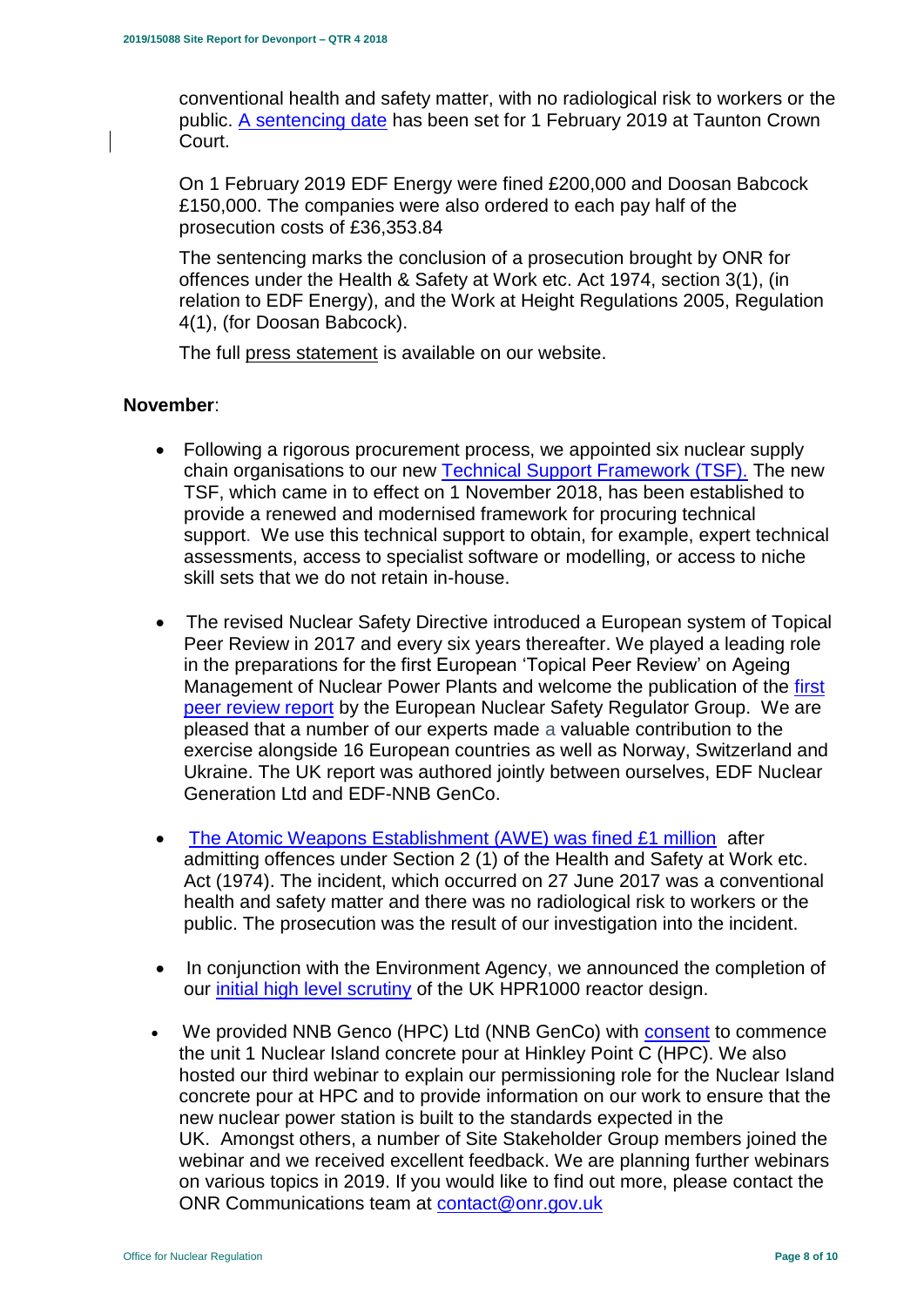- After 16 years of decommissioning work, Bradwell became the first of the Magnox nuclear power stations to receive our permission to enter into a period of "care and maintenance".
- The nuclear safeguards regulations which will enable ONR to set up the domestic safeguards regime following Euratom withdrawal, were laid in Parliament. The Government published the details, alongside its response and [the feedback to consultation on the draft regulations on its website.](https://www.gov.uk/government/consultations/nuclear-safeguards-regulations)

## **December**:

- [Court proceedings continued](http://news.onr.org.uk/2018/12/prosecution-of-sellafield-ltd/) in our [prosecution of Sellafield Ltd](http://news.onr.org.uk/2018/07/update-prosecution-of-sellafield-ltd/) for offences under Section 2 (1) of the Health and Safety at Work etc Act (1974).
- Reactor 3 at Hunterston B remains offline after being shut down following a routine inspection into cracks in its graphite core, in March 2018. [Cracking of](http://www.onr.org.uk/civil-nuclear-reactors/graphite-core-of-agrs.htm)  [the graphite bricks in Advanced Gas-cooled Reactors](http://www.onr.org.uk/civil-nuclear-reactors/graphite-core-of-agrs.htm) such as Hunterston B is expected as the reactors age. However, the number of cracks found during the inspection of Reactor 3 has led to the licensee, EDF Nuclear Generation Limited, carrying out further inspections of the core. Reactor 4 at Hunterston B was taken offline in October for an inspection of its graphite core. EDF Energy has submitted a safety case for Reactor 4 and is preparing one for Reactor 3. We will assess both safety cases to determine whether the reactors are safe to return to service. Neither reactor may restart without our consent, which we will give only if it is safe to do so.
- The Government published a [Written Ministerial Statement](https://www.parliament.uk/business/publications/written-questions-answers-statements/written-statement/Commons/2018-12-19/HCWS1217/) on implementing Geological Disposal, announcing the publication of its [Working With](https://www.gov.uk/government/publications/implementing-geological-disposal-working-with-communities-long-term-management-of-higher-activity-radioactive-waste)  [Communities](https://www.gov.uk/government/publications/implementing-geological-disposal-working-with-communities-long-term-management-of-higher-activity-radioactive-waste) policy and the launch of a consent-based process to find a site to host a Geological Disposal Facility (GDF). While we have no formal role in identifying the site for a GDF, any future facility will need to meet the high standards of safety and security required of a licensed nuclear site.

All our latest news is available on our website [www.onr.org.uk](http://www.onr.org.uk/)